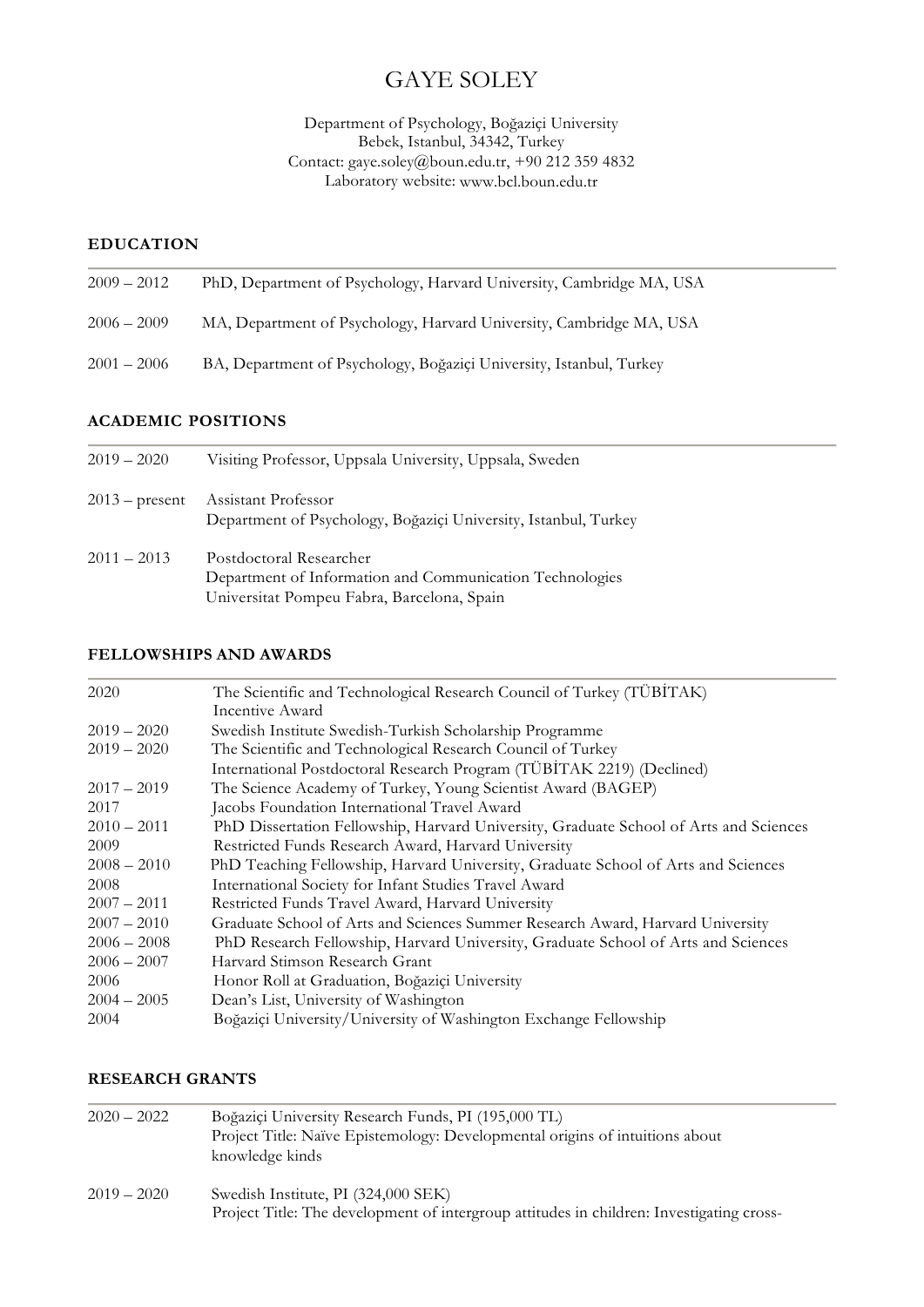| Gaye Soley    | cultural differences                                                                                                                                                                                                 |  |
|---------------|----------------------------------------------------------------------------------------------------------------------------------------------------------------------------------------------------------------------|--|
| $2016 - 2019$ | Career Development Grant (TÜBİTAK 3501-215K189), PI (260,330 TL)<br>The Scientific and Technological Research Council of Turkey<br>Project Title: The development of social categories and category-based inferences |  |
| $2014 - 2017$ | Boğaziçi University Research Funds Start Up Grant (BAP-SUP 9002), PI (161,582 TL)<br>Project Title: Social Cognitive Development in Infancy                                                                          |  |

### **PUBLICATIONS**

Bozkurt, C**.**\* & **Soley, G.** (under revision). Adult listeners can extract age-related cues from child-directed speech.

- **Soley, G**., Karadağ, D.\*, Aldan, P.\*, & Köseler, B.\* (under revision). Re-visiting priorities in social categories: Children from Turkey privilege race over language in their social preferences.
- Öner, G.\*, Oğuz, N.\*, Çetin, Ö.\*, Ersönmez, S.\*, Karan, P.\*, Kurupınar, M.\*, Serbest, O.\* & **Soley, G.** (2021). Online developmental research: Observations from moderated studies. *Boğazici University Journal of Education, 38*(1).
- **Soley, G.** & Köseler, B.\* (2021). The social meaning of common knowledge across development. *Cognition, 215,*  104811.
- **Soley, G.** & Köseler, B.\* (2021). The social power of music: A developmental perspective on the social effects of music-based activities and education programs. *Hacettepe University Journal of Education, 36*(3), 758-773 (In Turkish).
- **Soley, G.** & Davoodi, T. (2021). The development of essentialist reasoning based on gender, race and language in a sample from Turkey. *Studies in Psychology, 41*(1).
- **Soley, G.** & Tahiroğlu, D. (2020). A roadmap for researchers focusing on infancy and childhood: Suggestions addressing ethical and practical issues in scientific studies*. Journal of Early Childhood Studies*, *4*(1), 160-180. (In Turkish)
- The ManyBabies Consortium (2020). Quantifying sources of variability in infancy research using the infantdirected speech preference. *Advances in Methods and Practices in Psychological Science, 3*(1), 24-52.
- **Soley, G.** & Sebastian-Galles, N. (2020). Infants' expectations about the recipients of infant-directed and adultdirected speech*. Cognition, 198,* 104214.
- Davoodi, T., **Soley, G**., Harris, P. L. & Blake, P. (2020). Essentialization of social categories across development in two cultures. *Child Development, 91*(1), 163-178.
- **Soley, G.** & Aldan, P.\* (2020). Children and adults selectively attribute shared cultural knowledge to speakers of the same language. *Child Development, 91*(1), e218-e230.
- **Soley, G.** (2019). What do group members share? The privileged status of cultural knowledge for children. *Cognitive Science, 43,* e12786.
- **Soley, G.** (2019). The social meaning of shared music experiences in infancy and childhood. In Ilari, B. and Young, S. (Eds.) *Music in the early childhood: Multidisciplinary perspectives and inter-disciplinary exchanges* (pp. 73-85). Cham: Springer.
- Aldan, P.\* & **Soley, G**. (2019). The role of intergroup biases in children's endorsement of information about novel individuals. *Journal of Experimental Child Psychology*, *179,* 291-307.
- **Soley, G.** & Spelke, E. S. (2016). Shared cultural knowledge: Effects of music on young children's social preferences. *Cognition, 148*, 106-116.
- **Soley, G.** & Sebastian-Galles, N. (2015). Infants prefer tunes previously introduced by speakers of their native language. *Child Development, 86*(6)*,* 1685-1692.
- **Soley, G.** (2014). Attunement and Affiliation. In W. F. Thompson (Ed.), *Music in the social and the behavioral sciences: An encyclopedia* (pp. 94-96). New York: Sage Publications.
- Hannon, E. E., **Soley, G.**, & Ullal, S. (2012). Familiarity overrides simplicity in rhythmic pattern perception: A cross-cultural examination of American and Turkish listeners. *Journal of Experimental Psychology: Human Perception and Performance, 38*, 543 548.
- Hannon, E. E., **Soley, G**., & Levine, R. S. (2011). Constraints on infants' musical rhythm perception: Effects of interval ratio complexity and enculturation. *Developmental Science, 14,* 865-872.
- **Soley. G.** & Hannon E. E. (2010). Infants prefer the musical meter of their own culture: A cross cultural comparison, *Developmental Psychology, 46*(1), 286-292.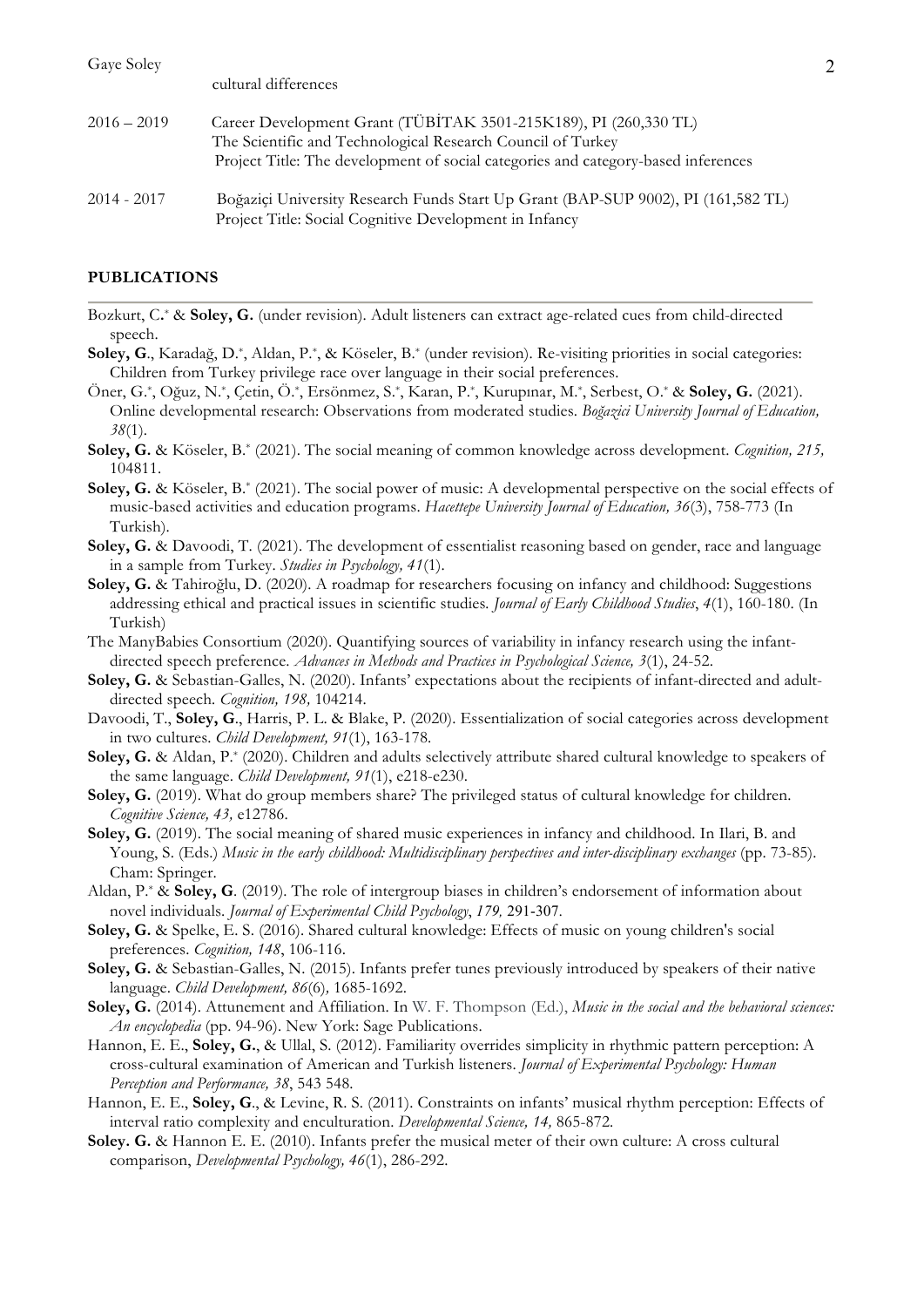### **CONFERENCE PRESENTATIONS**

- Aldan, P.\*, & **Soley, G.** (April, 2022). *Children's generalization of negative information about a group to its novel members.*  Poster to be presented at the Special Topic Meeting "Constructing the "Other": Development, Consequences, and Applied Implications of Prejudice and Discrimination" of the Society for Research in Child Development, Puerto Rico, USA.
- Ataman, M.\*, Aksu-Koç, A., & **Soley, G.** (August, 2021). *A developmental study of -DIr and -mIş as markers of genericity, specifity and source reliability in Turkish.* Oral presentation at the Twentieth International Conference on Turkish Language, virtual meeting.
- Ataman, M.\*, Aksu-Koç, A., & **Soley, G.** (July, 2021). *Children's Assessment of Reliability of Different Types of Indirect Evidence.* Poster presented at the 15th Congress of International Association for the Study of Child Language, virtual Meeting.
- Öner, G.**\***, Ersönmez, S.**\***, Köseler, B.**\*** & **Soley, G.** (April, 2021). *The development of Sensitivity to Shared Cultural Knowledge as a Socially Meaningful Cue.* Oral presentation at the Biennial Meeting of Society for Research in Child Development, virtual meeting.
- Karan, R.**\***, Doğru, Ş. **\***, Çetin, Ö.**\*** & **Soley, G.** (April, 2021). *Children's Intuitions About the Sources of Different Knowledge Kinds.* Poster presented at the Biennial Meeting of Society for Research in Child Development, virtual meeting.
- Serbest, O.**\***, Yılmaz, D.**\***, Kurupınar, M.**\***, & **Soley, G.** (April, 2021). *Children's Expectations About the Stability of Others' Knowledge and Preference States*. Poster presented at the Biennial Meeting of Society for Research in Child Development, virtual meeting.
- Leslie, J.W., Nave-Blodgett, J.E., Hegde, S., Ogunlade, Y., **Soley, G.,** & Hannon, E.E. (November, 2020). *Effects of Familiarity on Musical Tempo Judgments: A Cross-Cultural Study.* Oral presentation at the 19th annual Auditory Perception, Cognition, and Action Meeting (APCAM), virtual Meeting.
- Bozkurt, C.\* & **Soley, G.** (July, 2020). *Adults' estimations of infants' age from infant-directed speech.* Poster presented at The Biennial Meeting of the International Congress of Infant Studies, virtual meeting
- Aldan, P.\*, Karadağ, D.\*, **Soley, G.** (July, 2020). *Infants' inferences about social affiliation based on infant-directed communication*. Poster presented at The Biennial Meeting of the International Congress of Infant Studies, virtual meeting*.*
- Güneş-Acar, N.\* & **Soley, G.** (January, 2020). *From equality to equity: the roles of ability and effort in distributive justice decisions of children.* Poster presented at The Budapest CEU Conference on Cognitive Development, Budapest, Hungary.
- Soley, G. & Köseler, B.\* (January, 2020). *Children's perceptions of shared knowledge as a social cue*. Poster presented at The Budapest CEU Conference on Cognitive Development, Budapest, Hungary.
- Karadağ, D.\* & **Soley, G.** (January, 2020). *Children's selectivity in informing others: Exploring the roles of knowledge type and group affiliation*. Poster presented at The Budapest CEU Conference on Cognitive Development, Budapest, Hungary.
- **Soley, G.** (March, 2019). *Children's attributions of shared musical experiences on the basis of group membership*. Talk given at The Biennial Meeting of the Society for Research in Child Development, Baltimore, Maryland, USA. 2019. (Symposia chair, *The social and emotional significance of early shared musical experiences*).
- Köseler, B.\*, Aldan, P. \*, & **Soley, G.** (March, 2019). *Turkish Children's Social Preferences Based on Language and Race: The Role of Exposure.* Poster presented at The Biennial Meeting of the Society for Research in Child Development, Baltimore, Maryland, USA.
- Karadağ, D.\*, Sebastián-Gallés, N. & **Soley, G.** (June, 2018). *Young infants' learning from native and foreign speakers*. Poster presented at The Biennial Meeting of the International Congress of Infant Studies, Philadelphia, PA, USA.
- **Soley, G.** & Sebastián-Gallés, N. & Karadağ, D.\* (June, 2018). *Infants' expectations about infant-directed and adultdirected communications*. Poster presented at The Biennial Meeting of the International Congress of Infant Studies, Philadelphia, PA, USA.
- Karadağ, D.\*, Sebastián-Gallés, N. & **Soley, G.** (January, 2018). *The role of native speaker preference on infants' learning of novel tunes*. Poster presented at The Budapest CEU Conference on Cognitive Development, Budapest, Hungary.
- Tünçok, E.\*, Adıbelli, E.\*, Aldan, P.\*, & **Soley, G.** (October, 2017). *Adults' social inferences based on language and gender.* Poster presented at The New Directions in Social Cognition Research Conference, Ankara, Turkey.
- Aldan, P.\* & **Soley, G.** (October, 2017). *The role of social learning in children's language-based social preferences*. Poster presented at The New Directions in Social Cognition Research Conference, Ankara, Turkey.
- **Soley, G.** (May, 2017). *Children's and adults' inferences about shared cultural knowledge*. Talk given at the Cognitive Science Conference, Dubrovnik, Croatia.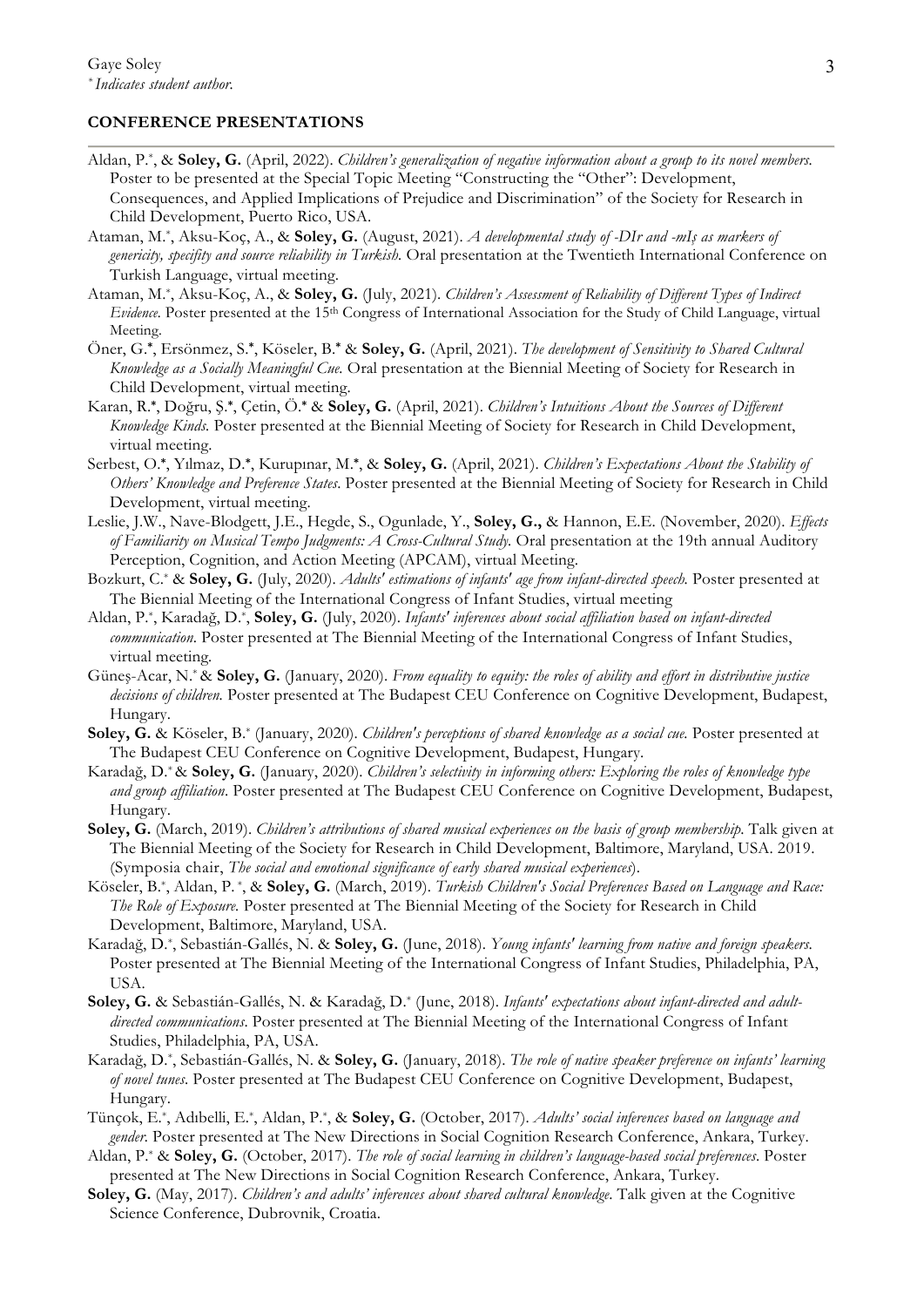Gaye Soley 4

- Aldan, P.\*, & **Soley, G.** (May, 2017). *The role of social learning in children's language-based social preferences.* Poster presented The Cognitive Science Conference, Dubrovnik, Croatia.
- **Soley, G.** (April, 2017). *Language-and-gender-based inferences about shared cultural knowledge.* Poster presented at The Biennial Meeting of the Society for Research in Child Development, Austin, Texas, USA.
- Davoodi, T.\*, **Soley, G.,** Blake, P., & Harris, P. L. (April, 2017) *Does essentialization of social categories affect children's moral judgments?* Paper presented at The Biennial Meeting of the Society for Research in Child Development, Austin, Texas, USA.
- Aldan, P.\*, & **Soley, G.** (September, 2016). *Kisilik özellikleri hakkında bilgi ediniminde gruplar-arası eğilimlerin etkileri.* Poster presented at The 19th Annual Meeting of the Turkish National Psychology Congress, İzmir, Turkey.
- **Soley, G.,** Aldan, P.\* & Üstün, P.\* (August, 2016). *Children's generalizations of shared knowledge across different social categories.* Poster presented at The 24th Annual Meeting of European Society for Philosophy and Psychology, St. Andrews, Scotland.
- Aldan, P.\* & **Soley, G.** (January, 2016). *The role of inter-group biases in children's acquisition of information about others' personality characteristics*. Poster presented at The Budapest CEU Conference on Cognitive Development, Budapest, Hungary.
- **Soley, G.,** & Spelke, E. S. (January, 2015). *Children attend to shared cultural knowledge when making social choices.* Poster presented at The Budapest CEU Conference on Cognitive Development, Budapest, Hungary.
- **Soley, G**., & Sebastián-Gallés, N. (April, 2013). *Preference for native speakers modulates infants' song preference.* Poster presented at The Biennial Meeting of the Society for Research in Child Development, Seattle, WA, USA.
- **Soley, G**., & Spelke, E. S. (April, 2011). *Song familiarity modulates 5 month-old infants' subsequent looking preferences for the singer*. Poster presented at The Biennial Meeting of the Society for Research in Child Development, Montreal, QC, USA.
- **Soley, G.**, & Spelke, E. S. (March, 2010). *Music modulates social preferences at 10 months of age.* Poster presented at The Biennial Meeting of the International Congress of Infant Studies, Baltimore, MD, USA.
- **Soley, G.**, & Spelke, E. S. (June, 2009). *Musical familiarity and early social preferences*. Poster presented at The Biennial Meeting of the Society for Music Perception and Cognition, Indianapolis, IN, USA.
- **Soley, G.**, & Spelke, E. S. (April, 2009). *Music as a means for social preferences in childhood.* Poster presented at The Biennial Meeting of the Society for Research in Child Development, Denver, CO, USA.
- **Soley, G.**, & Hannon, E. E. (March, 2008). *Infants prefer culturally familiar music.* Poster presented at The Biennial Meeting of the International Congress of Infant Studies, Vancouver, BC, Canada.
- **Soley, G.**, & Hannon, E. E. (June, 2008). *Infants prefer music of their own culture: A cross- cultural comparison.* Poster presented at The Neurosciences and Music III: Disorders and Plasticity. Montreal, QC, Canada.
- **Soley, G.**, & Hannon, E. E. (October, 2007). *Infant preferences for culturally familiar music.* Poster presented at The Biennial Meeting of the Cognitive Development Society, Santa Fe, NM, USA.

*\* Indicates student author.*

#### **INVITED TALKS**

- **Soley, G.** (September, 2019). *The social significance of shared knowledge.* Talk given at the Uppsala University Child and Baby Laboratory Group Meeting, Uppsala, Sweden.
- **Soley, G.** (May, 2018). *The multifaceted relation between music and family*. Talk given at the 46. Istanbul Music Festival, Istanbul, Turkey.
- **Soley, G.** (November, 2017). *Selective social learning in infancy: Contemporary methods in developmental Psychology*. Talk given at the symposium "The past and the future of developmental psychology in Turkey", Hacettepe University, Ankara, Turkey.
- **Soley, G.** (June, 2017). *Children's and adults' sensitivity to the diagnostic relation between shared knowledge and group membership*. Talk given at the group meeting of the Speech Acquisition and Perception Group, Pompeu Fabra university, Barcelona, Spain.
- **Soley, G.** (March, 2017). *Exploring the nature of social preferences: Children's group-membership inferences.* Talk given at the Colloquium Series in the Psychology Department, Bilkent University, Ankara, Turkey.
- **Soley, G**. (December, 2016). *Children's representations of social groups.* Talk given at the Second Annual Arda Denkel Conference "Social Cognition" at Bogaziçi University, Istanbul, Turkey.
- **Soley, G.**, & Sebastián-Gallés, N. (2014). *Implications of social biases in infancy.* Talk given at the First Symposium on Bilingualism, Cognitive Development, and Societal Implications at Koç University, Istanbul, Turkey.
- **Soley, G.** (November, 2013). *Exploring the developmental origins of social categories with music.* Talk given at Psychology Seminars Series, Özyeğin University, Istanbul, Turkey.
- **Soley, G.** (November, 2012). *How do social biases shape preferences and learning in infancy?* Talk given at the Fifth Annual Brainglot Workshop at University of Barcelona, Barcelona, Spain.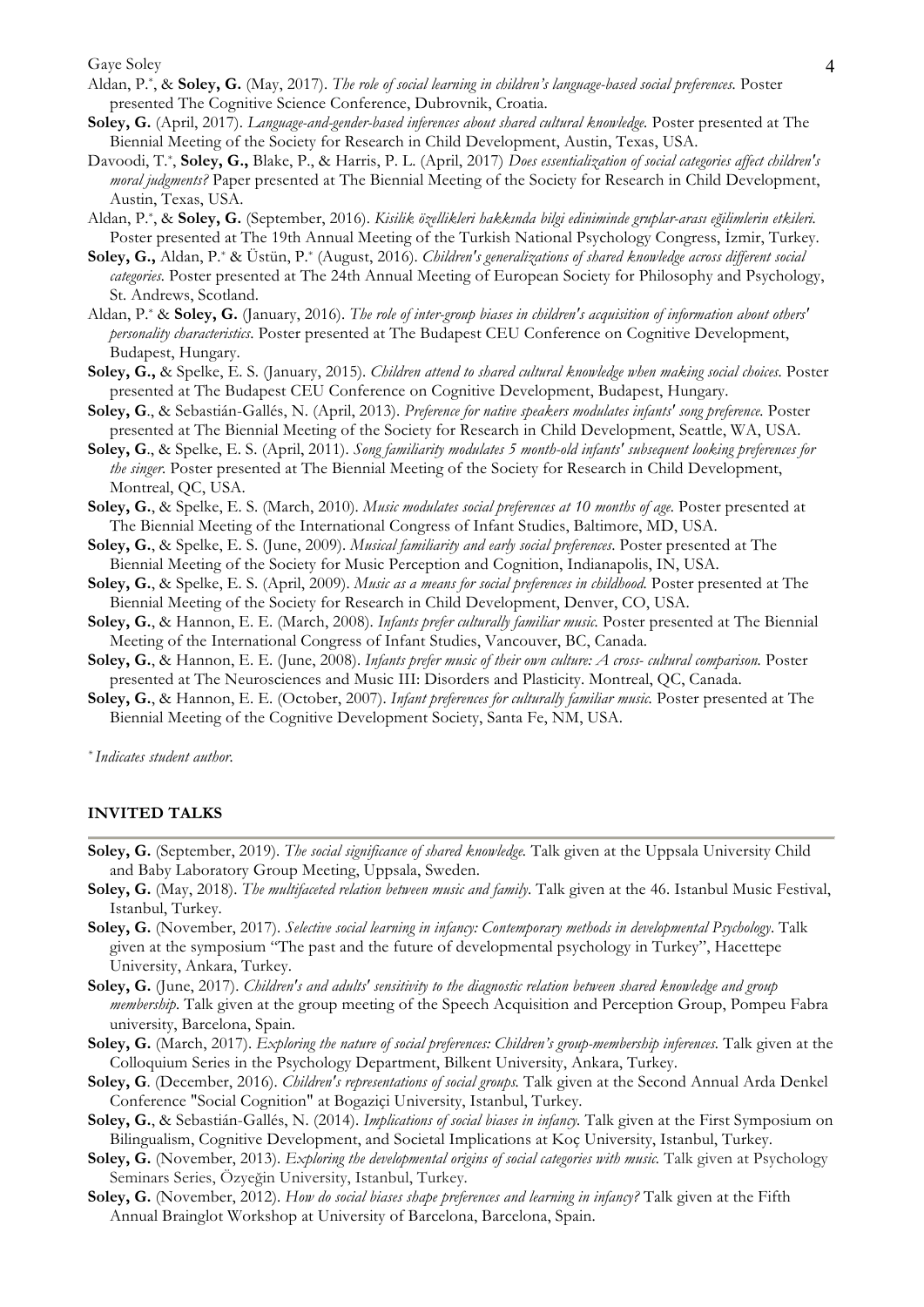Gaye Soley 5

- **Soley, G.** (May, 2012). *Music and language: Similarities and Contrasts*. Talk given at the 'Music and Words' (Música i Paraula) Conference at the Escola Municipal de Música, Granollers, Spain.
- **Soley, G.** (March, 2011). *Feeling the beat of social cognition.* Talk given at Koç University, Psychology Department. Istanbul, Turkey.
- **Soley, G.** (March, 2011). *Feeling the beat of social cognition.* Talk given at Bogaziçi University, Psychology Department. Istanbul, Turkey.
- **Soley, G.** & Spelke, E. (May, 2009). *Music and early social preferences.* Talk given at the Annual Harvard-Yale Social Cognitive Development Society Meeting, Yale University, New Haven, CT.

## **TEACHING**

| $2013$ – present   | Course Instructor, Department of Psychology, Boğaziçi University, Turkey                                             |
|--------------------|----------------------------------------------------------------------------------------------------------------------|
|                    | Introduction to Psychology I (mass course with over 700 students – online and in                                     |
|                    | person)                                                                                                              |
|                    | Introduction to Psychology II                                                                                        |
|                    | Research Methods                                                                                                     |
|                    | Cognitive Development                                                                                                |
|                    | Theories in Psychology                                                                                               |
|                    | Select. Topics in Social-Cognitive Development                                                                       |
|                    | Reading and Research Courses (Laboratory courses)                                                                    |
|                    | Advanced Developmental Psychology (Graduate course)                                                                  |
|                    | Advanced Cognitive Development (Graduate course)                                                                     |
| $2008 - 2010$      | Teaching Fellow for the following courses offered at Harvard University, Cambridge, MA<br>Introduction to Psychology |
|                    | Developmental Psychology                                                                                             |
|                    | Social Psychology                                                                                                    |
| <b>SUPERVISION</b> |                                                                                                                      |

| M.A. thesis students  | Begüm Köseler (2020), Ceren Bozkurt (2020), Didar Karadağ (2019), Gizem Ünlü<br>$(2019)$ , Merve Ataman (MA – Co-advisor, 2018), Pinar Aldan (2016) |
|-----------------------|-----------------------------------------------------------------------------------------------------------------------------------------------------|
| Visiting PhD students | Telli Davoodi (2015-2016)                                                                                                                           |
| PostDocs              | Andrea Schiavio (2016-2017)                                                                                                                         |

### **INSTITUTIONAL RESPONSIBILITIES**

| $2018 - 2020$    | Associate Director, Institute for Graduate Studies in Social Sciences     |
|------------------|---------------------------------------------------------------------------|
| $2017 - 2020$    | Executive Board Member, Institute for Graduate Studies in Social Sciences |
| $2016 - 2020$    | Organization Committee Member, Albert Long Hall Classical Music Evenings  |
| $2017 - 2018$    | Vice Chair, Department of Psychology                                      |
| $2016$ – present | Undergraduate Education Council Member                                    |
| $2015 - 2019$    | Faculty Search Committee Chair, Department of Psychology                  |
| $2013$ – present | Academic advisor for approx. 50 undergraduate students per semester       |